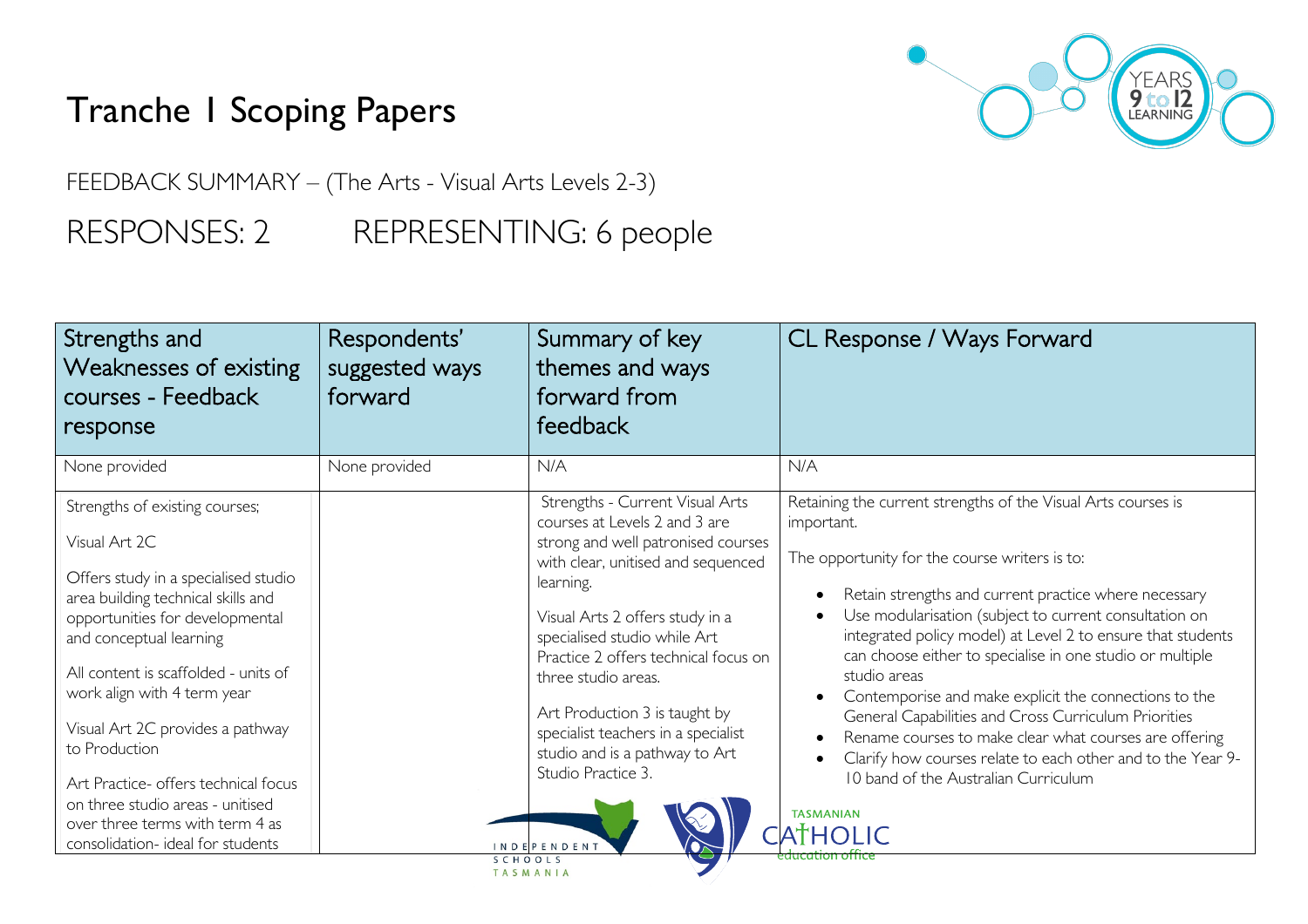| who are still deciding on which area | Weaknesses -                            |  |
|--------------------------------------|-----------------------------------------|--|
| to move into in Production 3C.       |                                         |  |
| Provides flexibility and             | around the lack of clarity<br>$\bullet$ |  |
| opportunities for attainment of      | of the naming of the                    |  |
| short term goals for students not    | courses                                 |  |
| operating at level 3. Provides a     | the lack of a clear                     |  |
| pathway to Visual Art or             | continuum of course                     |  |
| Production                           | content from Years 9 to                 |  |
|                                      | $\vert \ \vert$                         |  |
| Art Production                       |                                         |  |
|                                      |                                         |  |
| Formative developmental course       |                                         |  |
| culminating in an exhibition which   |                                         |  |
|                                      |                                         |  |
| models professional art practice     |                                         |  |
| Also taught by specialist teachers   |                                         |  |
| with provision of specialised        |                                         |  |
| equipment and resources              |                                         |  |
|                                      |                                         |  |
| Specialised studio areas- build      |                                         |  |
| depth technical skills and artistic  |                                         |  |
|                                      |                                         |  |
| knowledge- pathway to tertiary       |                                         |  |
| studies in the visual arts.          |                                         |  |
| Pathway to Art Studio Practice.      |                                         |  |
|                                      |                                         |  |
| Weaknesses;                          |                                         |  |
|                                      |                                         |  |
| More clarity around the names of     |                                         |  |
| courses which can overlap and        |                                         |  |
| cause confusion                      |                                         |  |
|                                      |                                         |  |
| lack of continuum between 9 - II     |                                         |  |
| course content                       |                                         |  |
|                                      |                                         |  |
|                                      |                                         |  |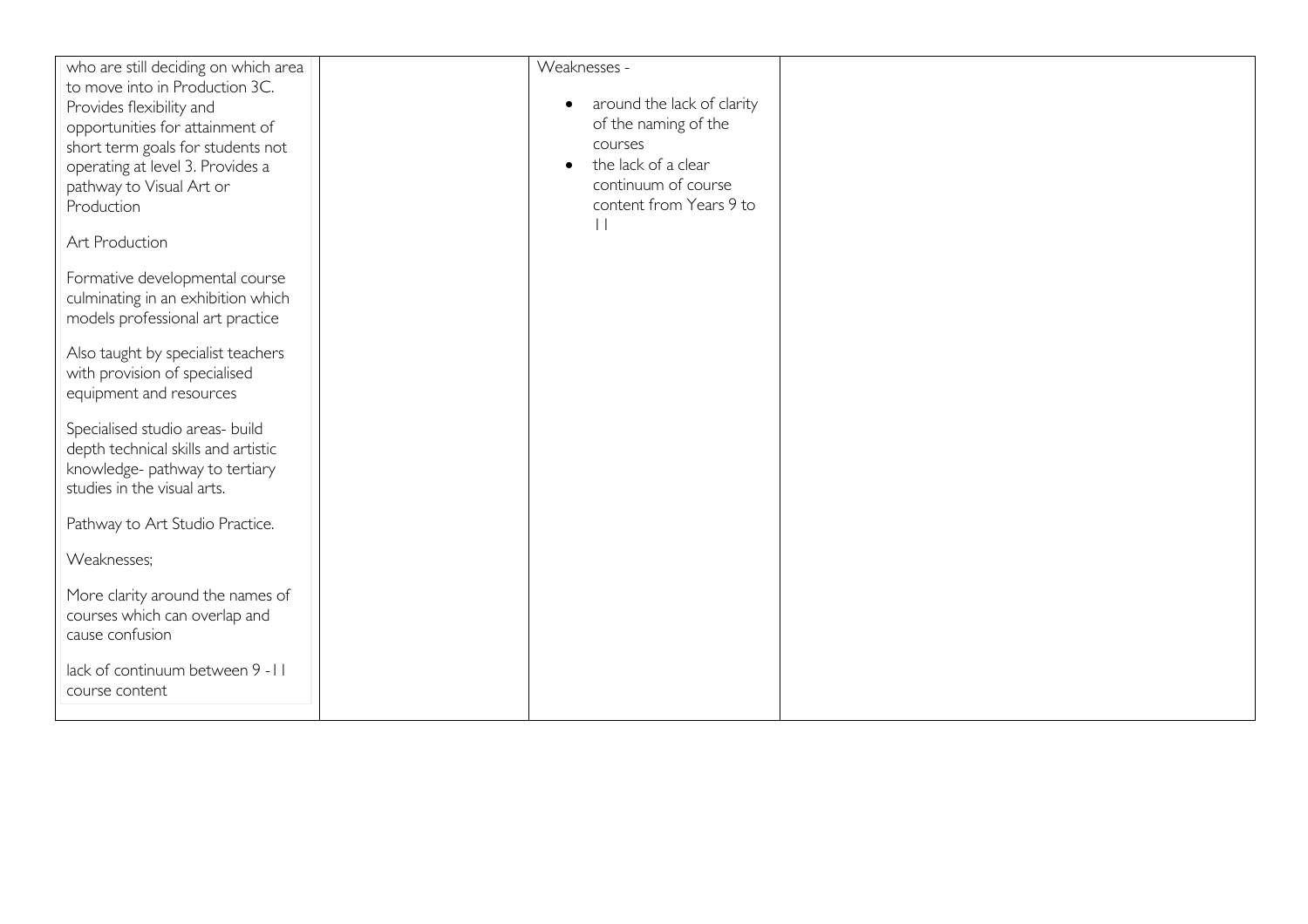| Course Rationale -<br>Feedback response                                                                                                                                                                                                                                                                                                 | Respondents'<br>suggested ways<br>forward                                                                                                                                                                                                 | Summary of key<br>themes and ways<br>forward from<br>feedback                                                                                                                                                   | CL Response / Ways Forward                                                                                                                                                                                |
|-----------------------------------------------------------------------------------------------------------------------------------------------------------------------------------------------------------------------------------------------------------------------------------------------------------------------------------------|-------------------------------------------------------------------------------------------------------------------------------------------------------------------------------------------------------------------------------------------|-----------------------------------------------------------------------------------------------------------------------------------------------------------------------------------------------------------------|-----------------------------------------------------------------------------------------------------------------------------------------------------------------------------------------------------------|
| The focus of Visual Arts 2 creating<br>a body of work and of Visual Arts<br>3 on artistic perception and<br>application to self and others work<br>are both appropriate to these<br>audiences. The skills, knowledge<br>and understandings are likewise<br>appropriate and clear.<br>The discipline based focus area is<br>appropriate. | None provided                                                                                                                                                                                                                             | The respondents agreed with<br>the focus appropriate to<br>audience, the skills, knowledge<br>and understandings and the<br>chosen focus area for the<br>courses.                                               | Affirms the broad overview of the Visual Arts Level 2-3 rationale<br>and can give some confidence that the main thrust of the course is in<br>the right direction.                                        |
| the intended audience -<br>introductory overview ok<br>why the chosen content is<br>important for students and<br>outlines the broad scope of<br>learning to be expected - more                                                                                                                                                         | <b>VISUAL ART 2C</b><br>Current rationale;<br>"Visual Art Level 2 has been<br>developed for learners seeking<br>to engage with art practice 'in a                                                                                         | While agreeing with the<br>intended audience and broadly<br>with the content, these<br>respondents believe more<br>detail is needed. Also, they<br>believe the following points are<br>missing from the Level 2 | During the next iteration of course development during the<br>Structural Overview and Key Features stage, the course writer will<br>consider the extra detail needed as highlighted by these respondents. |
| specific detail re-pathways<br>the particular skills knowledge and<br>understandings students will<br>develop - more detail needed                                                                                                                                                                                                      | particular studio area. the course<br>may also support those learners<br>preparing for further study in<br>Art at level 3. In visual Art Level<br>2 learners develop a body of<br>work in a single art studio-                            | rationale:<br>study in a particular<br>studio area<br>the course may also<br>$\bullet$<br>support those learners                                                                                                |                                                                                                                                                                                                           |
|                                                                                                                                                                                                                                                                                                                                         | developing their technical skills<br>and aesthetic understanding.<br>methods and processes specific<br>to their studio of choice are<br>introduced and explored.<br>Learners also develop initial skills<br>in the research, analysis and | preparing for further<br>study in Art at level3<br>learners develop a<br>body of work in a<br>single art studio<br>specific to their studio<br>of choice are                                                    |                                                                                                                                                                                                           |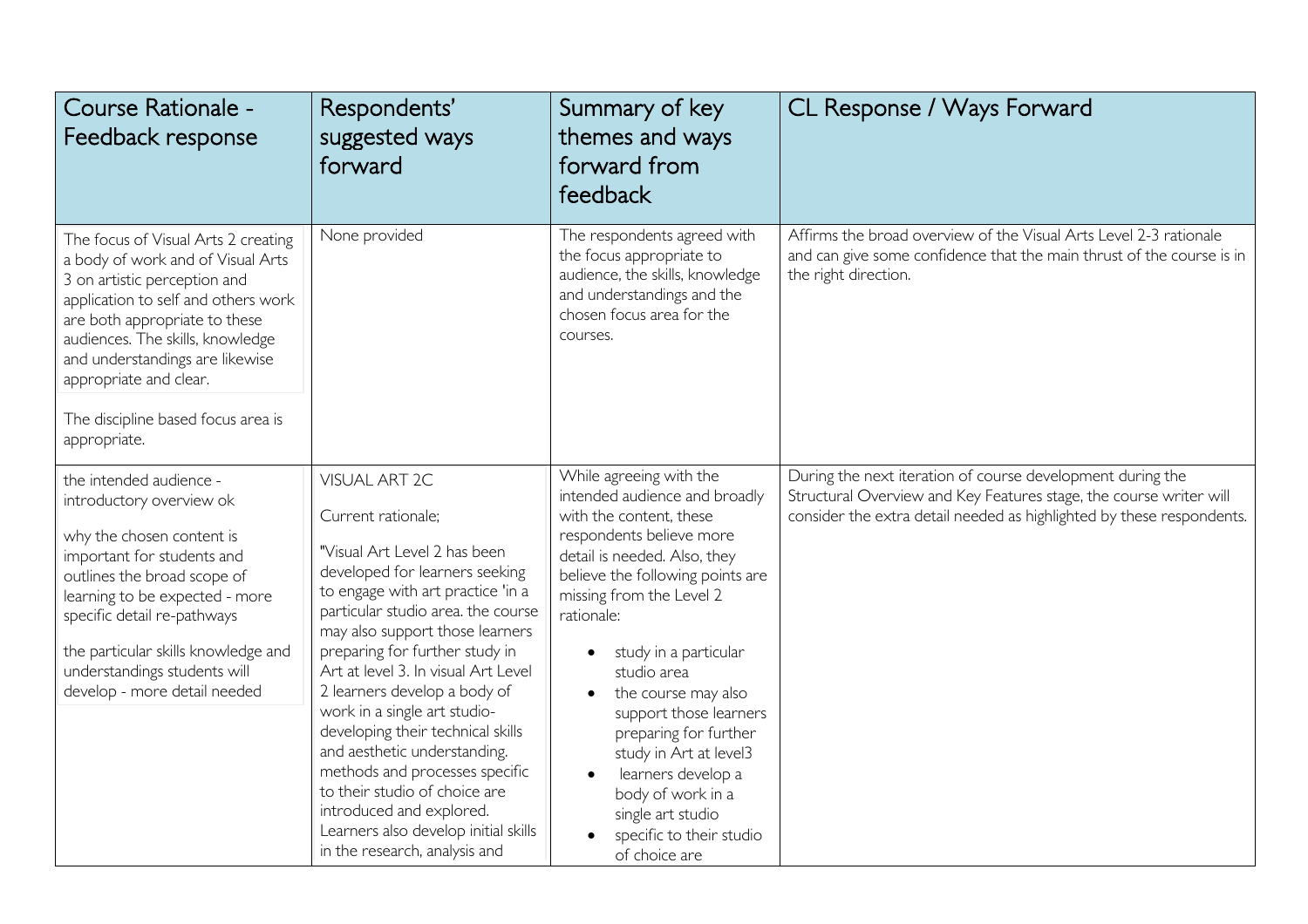| criticism of art."                                                                                                                                                                                                                                                                                                                                                                                                                                                                        | introduced and                                                                                                                                                                                                                                                                                                                                                                       |  |
|-------------------------------------------------------------------------------------------------------------------------------------------------------------------------------------------------------------------------------------------------------------------------------------------------------------------------------------------------------------------------------------------------------------------------------------------------------------------------------------------|--------------------------------------------------------------------------------------------------------------------------------------------------------------------------------------------------------------------------------------------------------------------------------------------------------------------------------------------------------------------------------------|--|
|                                                                                                                                                                                                                                                                                                                                                                                                                                                                                           | explored                                                                                                                                                                                                                                                                                                                                                                             |  |
| Key points missing in Visual Art                                                                                                                                                                                                                                                                                                                                                                                                                                                          | Learners also develop<br>$\bullet$                                                                                                                                                                                                                                                                                                                                                   |  |
| 2-3 rationale are;                                                                                                                                                                                                                                                                                                                                                                                                                                                                        | initial skills in the                                                                                                                                                                                                                                                                                                                                                                |  |
|                                                                                                                                                                                                                                                                                                                                                                                                                                                                                           |                                                                                                                                                                                                                                                                                                                                                                                      |  |
|                                                                                                                                                                                                                                                                                                                                                                                                                                                                                           |                                                                                                                                                                                                                                                                                                                                                                                      |  |
| area                                                                                                                                                                                                                                                                                                                                                                                                                                                                                      |                                                                                                                                                                                                                                                                                                                                                                                      |  |
| >> study in a particular studio<br>>> the course may also support<br>those learners preparing for<br>further study in Art at level 3.<br>>> learners develop a body of<br>work in a single art studio<br>>> specific to their studio of<br>choice are introduced and<br>explored<br>>> Learners also develop initial<br>skills in the research, analysis and<br>criticism of art<br>ART PRODUCTION 3C<br>Current rationale;<br>"Art Production Level 3 has<br>been developed for learners | research, analysis and<br>criticism of art<br>And missing from Level 3<br>pathway to tertiary<br>$\bullet$<br>studies<br>develop problem-<br>$\bullet$<br>solving skills together<br>with creative and<br>analytical ways of<br>thinking<br>demonstrate a<br>$\bullet$<br>resolved body of work<br>in a single studio area<br>these points will need<br>$\bullet$<br>to be addressed |  |
| seeking a pathway to tertiary                                                                                                                                                                                                                                                                                                                                                                                                                                                             |                                                                                                                                                                                                                                                                                                                                                                                      |  |
| studies and who are looking to                                                                                                                                                                                                                                                                                                                                                                                                                                                            |                                                                                                                                                                                                                                                                                                                                                                                      |  |
| foster a career within the visual                                                                                                                                                                                                                                                                                                                                                                                                                                                         |                                                                                                                                                                                                                                                                                                                                                                                      |  |
| arts. It allows learners to develop                                                                                                                                                                                                                                                                                                                                                                                                                                                       |                                                                                                                                                                                                                                                                                                                                                                                      |  |
| understandings of art practice                                                                                                                                                                                                                                                                                                                                                                                                                                                            |                                                                                                                                                                                                                                                                                                                                                                                      |  |
| and the mechanisms of art.                                                                                                                                                                                                                                                                                                                                                                                                                                                                |                                                                                                                                                                                                                                                                                                                                                                                      |  |
|                                                                                                                                                                                                                                                                                                                                                                                                                                                                                           |                                                                                                                                                                                                                                                                                                                                                                                      |  |
| The course encourages learners                                                                                                                                                                                                                                                                                                                                                                                                                                                            |                                                                                                                                                                                                                                                                                                                                                                                      |  |
| to develop problem-solving skills                                                                                                                                                                                                                                                                                                                                                                                                                                                         |                                                                                                                                                                                                                                                                                                                                                                                      |  |
| together with creative and                                                                                                                                                                                                                                                                                                                                                                                                                                                                |                                                                                                                                                                                                                                                                                                                                                                                      |  |
| analytical ways of thinking.                                                                                                                                                                                                                                                                                                                                                                                                                                                              |                                                                                                                                                                                                                                                                                                                                                                                      |  |
|                                                                                                                                                                                                                                                                                                                                                                                                                                                                                           |                                                                                                                                                                                                                                                                                                                                                                                      |  |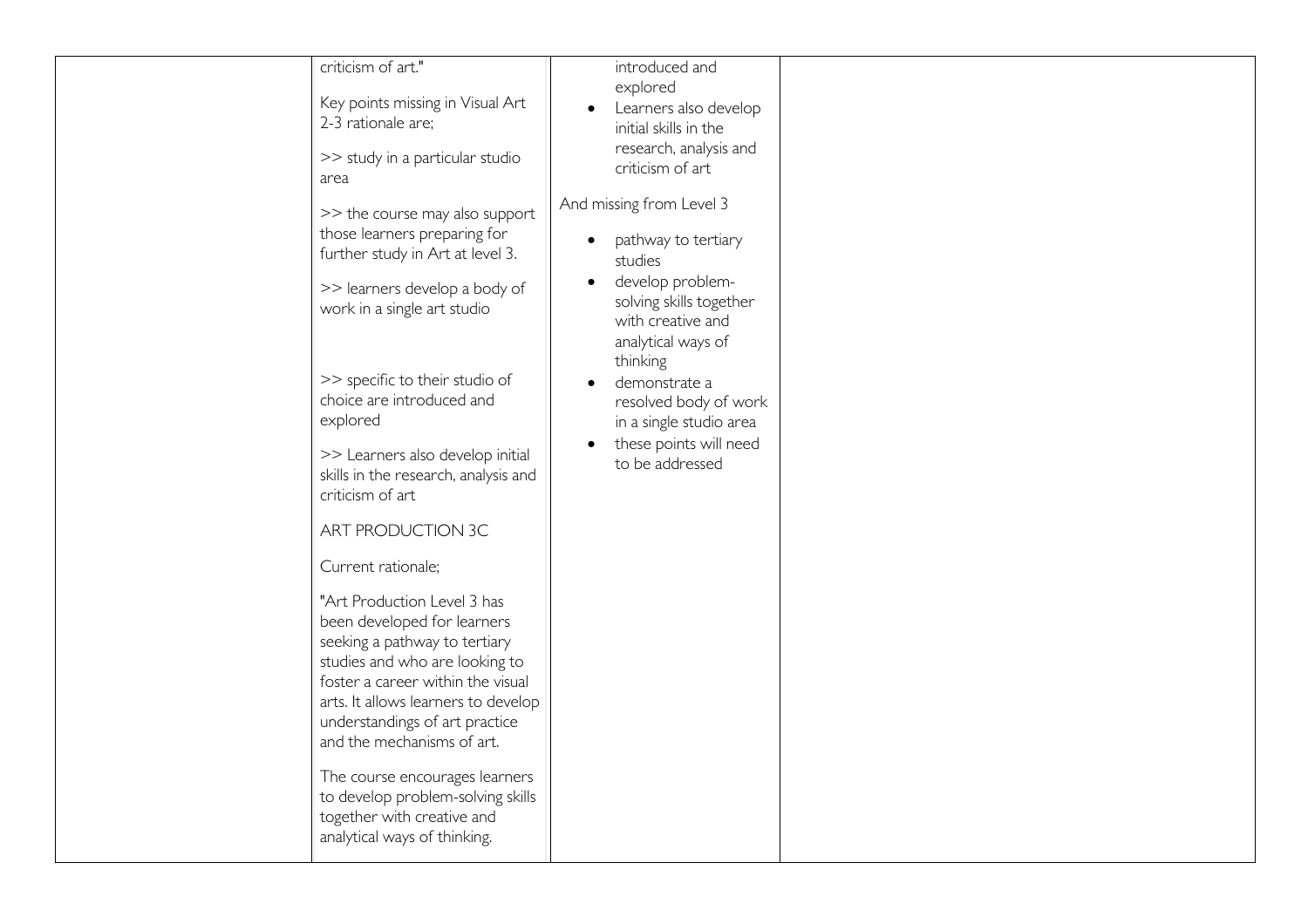| Art Production Level 3 belongs    |  |  |
|-----------------------------------|--|--|
| to a suite of courses in art and  |  |  |
| provides opportunities for        |  |  |
| learners to demonstrate a         |  |  |
| resolved body of work in a single |  |  |
| studio area which demonstrates    |  |  |
| their aesthetic understanding     |  |  |
|                                   |  |  |
| and use of visual language."      |  |  |
| Key points missing in Visual Art  |  |  |
| 2-3 rationale are:                |  |  |
|                                   |  |  |
| >> pathway to tertiary studies    |  |  |
|                                   |  |  |
| >> develop problem-solving        |  |  |
| skills together with creative and |  |  |
| analytical ways of thinking.      |  |  |
|                                   |  |  |
| >> demonstrate a resolved         |  |  |
| body of work in a single studio   |  |  |
| area                              |  |  |
|                                   |  |  |

The course rationale is appropriate and clearly describes:

- the intended audience,
- why the chosen content is important for students and outlines the broad scope of learning to be expected
- the particular skills knowledge and understandings students will develop

| Strongly Agree | Agree | Neither agree nor disagree | Disagree | Strongly disagree |
|----------------|-------|----------------------------|----------|-------------------|
|                |       |                            |          |                   |

## Ways Forward:

The rationale will need extra detail.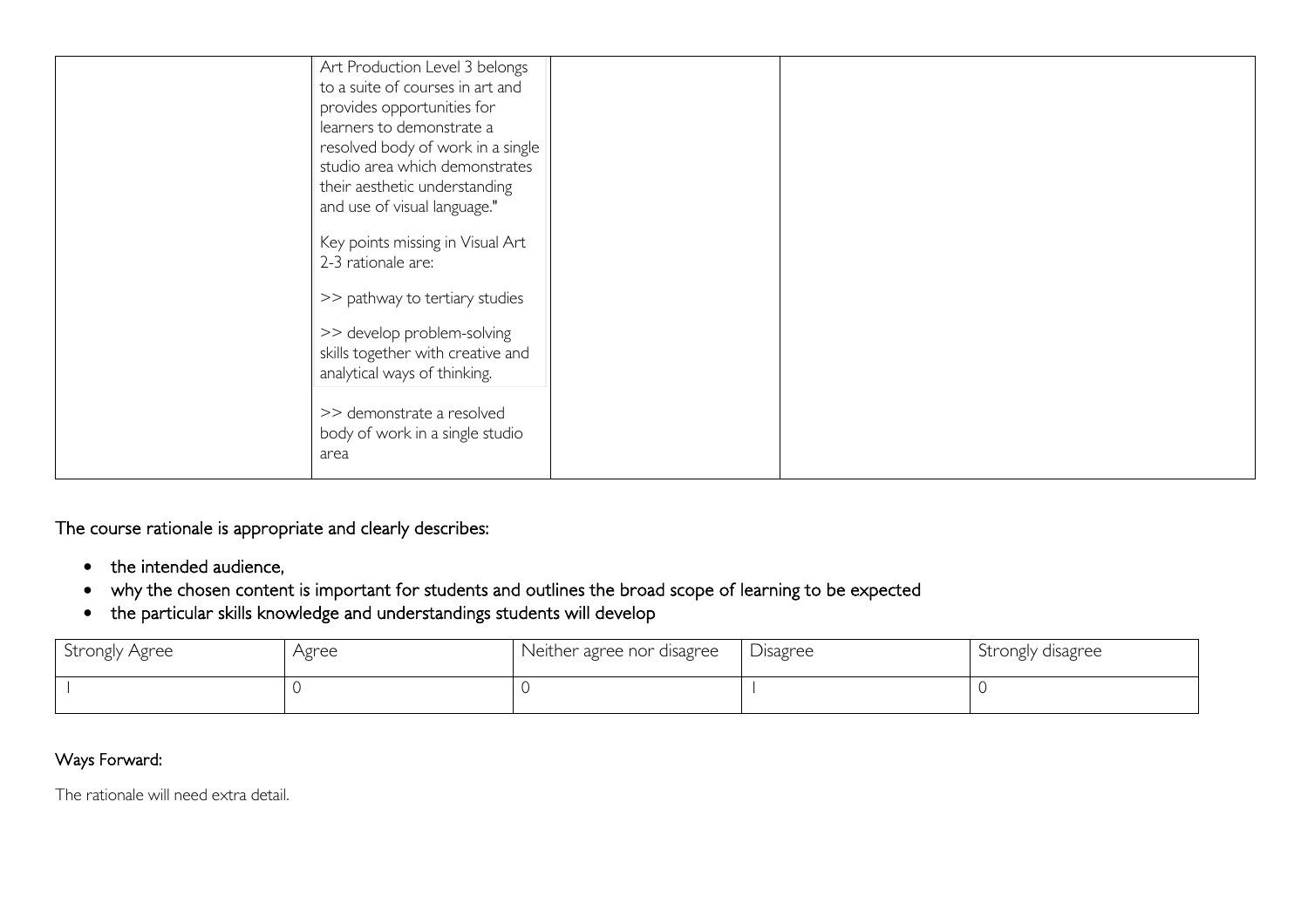In considering the focus areas identified in the Years 9 to 12 Curriculum Framework and this course rationale, do you believe the course is placed in the appropriate focus area?

| Strongly Agree | Agree | Neither agree nor disagree | Disagree | Strongly disagree |
|----------------|-------|----------------------------|----------|-------------------|
|                |       |                            |          |                   |

## Ways Forward:

There is agreement that the Visual Arts 2-3 courses should be placed in the Discipline-based focus area

| <b>General Capabilities -</b><br>Feedback response | Respondents'<br>suggested ways<br>forward                                               | Summary of key<br>themes and ways<br>forward from<br>feedback                     | CL Response / Ways Forward                                                                                                                |
|----------------------------------------------------|-----------------------------------------------------------------------------------------|-----------------------------------------------------------------------------------|-------------------------------------------------------------------------------------------------------------------------------------------|
| Yes                                                | Critical and creative thinking is<br>particularly pertinent to Visual<br>Arts practice. | Critical and creative thinking<br>can be highlighted in future<br>course writing. | An understanding of the critical and creative thinking continua in the<br>Australian Curriculum will guide and inform the course writing. |
| Yes                                                | None provided                                                                           | N/A                                                                               | N/A                                                                                                                                       |

| <b>Cross Curriculum</b><br>Priorities - Feedback<br>response                                                                               | Respondents'<br>suggested ways<br>forward                                                                                        | Summary of key<br>themes and ways<br>forward from<br>feedback                                                                                                   | <b>CL Response / Ways Forward</b>                                                                                                                                                                                        |
|--------------------------------------------------------------------------------------------------------------------------------------------|----------------------------------------------------------------------------------------------------------------------------------|-----------------------------------------------------------------------------------------------------------------------------------------------------------------|--------------------------------------------------------------------------------------------------------------------------------------------------------------------------------------------------------------------------|
| None are mentioned. However,<br>two spring to mind: Sustainability<br>and Aboriginal and Torres Strait<br>Islander Histories and Cultures. | . Sustainability. Hobart is the<br>gateway to the Antarctic. Events<br>such as the Antarctic Festival are<br>becoming prominent. | There is an opportunity to<br>make explicit connections to<br>the Cross-Curriculum Priorities<br>of Sustainability and Aboriginal<br>and Torres Strait Islander | During the next iteration of course development an investigation<br>and possible inclusion of the Cross-Curriculum Priorities will be<br>undertaken as it will:<br>Strengthen the courses' connections to the Australian |
|                                                                                                                                            | 2. Aboriginal and Torres Strait<br>Islander Histories and Cultures.                                                              | Histories and Cultures.                                                                                                                                         | Curriculum continua                                                                                                                                                                                                      |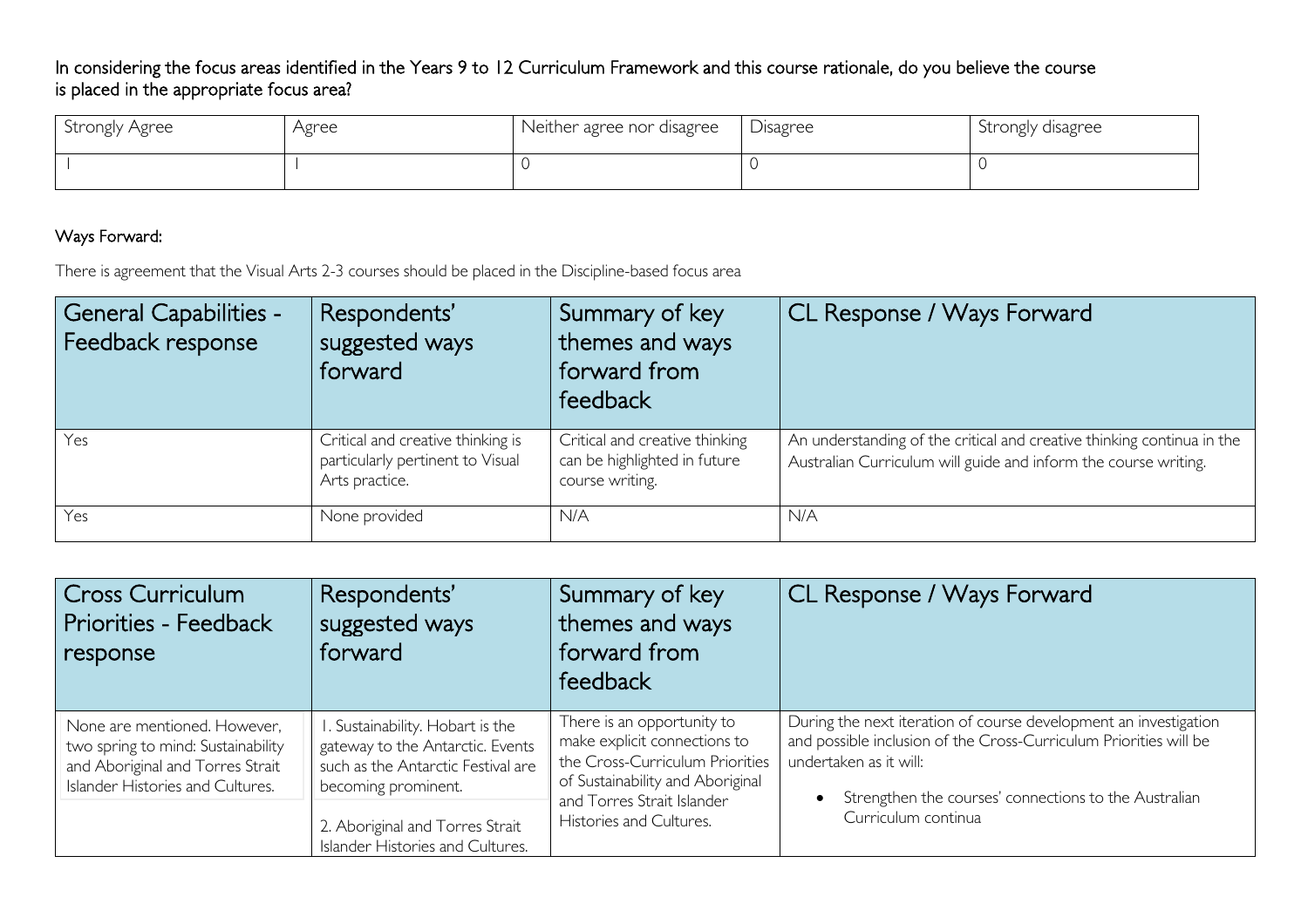|                                                                                                                | Tasmania has a rich heritage and<br>living Aboriginal culture. From<br>the work of non-Indigenous<br>artists such as John Glover to<br>contemporary artists such as<br>Aunty Lola Greeno, Ricky<br>Maynard and Alan Mansell. |          | Provide strong and valuable context and content for the<br>courses<br>Make explicit connections to local and global concerns and<br>priorities |
|----------------------------------------------------------------------------------------------------------------|------------------------------------------------------------------------------------------------------------------------------------------------------------------------------------------------------------------------------|----------|------------------------------------------------------------------------------------------------------------------------------------------------|
| Expectation that all cross<br>curriculum priorities are included,<br>Numeracy does not look to be<br>included? | None provided                                                                                                                                                                                                                | As above |                                                                                                                                                |
| Course content should make<br>more explicit links to aboriginal<br>and other wider cultural contexts           |                                                                                                                                                                                                                              |          |                                                                                                                                                |

| Core concepts, big<br>ideas, essential learning<br>or important<br>  considerations -<br>Feedback response                                                                                                                                                                                                                                        | Respondents'<br>suggested ways<br>forward | Summary of key<br>themes and ways<br>forward from<br>feedback                                                                                                                | CL Response / Ways Forward                                                                                                                                                                                                                                                                                                                                                                                                                          |
|---------------------------------------------------------------------------------------------------------------------------------------------------------------------------------------------------------------------------------------------------------------------------------------------------------------------------------------------------|-------------------------------------------|------------------------------------------------------------------------------------------------------------------------------------------------------------------------------|-----------------------------------------------------------------------------------------------------------------------------------------------------------------------------------------------------------------------------------------------------------------------------------------------------------------------------------------------------------------------------------------------------------------------------------------------------|
| None provided                                                                                                                                                                                                                                                                                                                                     | None provided                             | N/A                                                                                                                                                                          | N/A                                                                                                                                                                                                                                                                                                                                                                                                                                                 |
| At what grade level is it intended<br>that students could access the Visual<br>Art courses 1 - 4. Are they<br>designed to align with particular<br>year groups?<br>Is the intention to have<br>module based level 3 and level 4<br>courses? This would not work with<br>the developmental nature of these<br>courses or the degree of scaffolding |                                           | More clarification is needed<br>about:<br>The Levels of<br>Complexity<br>How the modules will<br>work<br>Award requirements<br>How course content<br>and criteria are linked | To address the concerns of the respondents, the course writer in<br>the next iteration of the Course Development will:<br>Clarify where students can access the Visual Arts courses 1-<br>Investigate how the modules might work for the different<br>levels taking in to consideration the feedback received.<br>Award requirements, will need to be considered through<br>$\bullet$<br>the course development process with a view to consistency. |